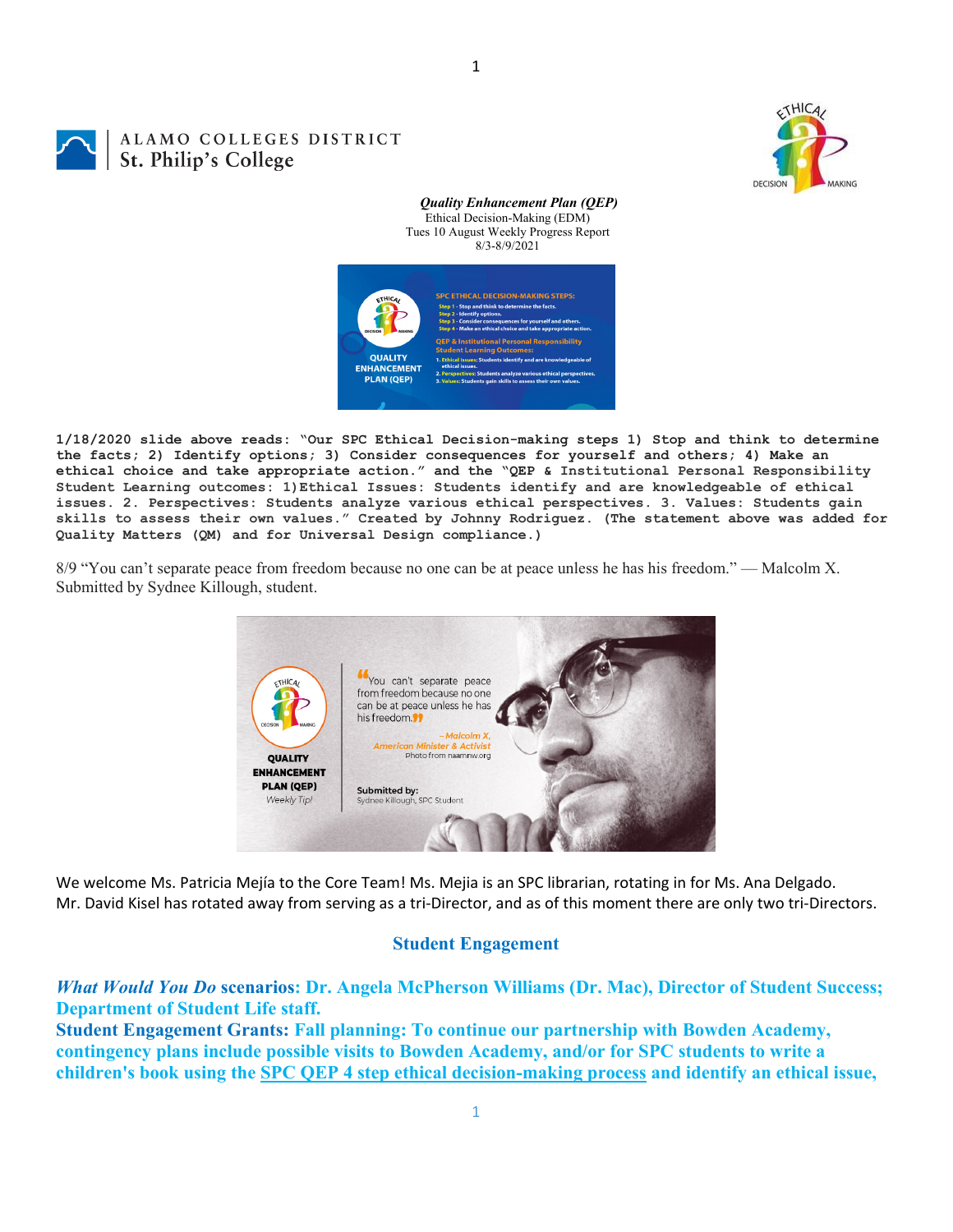**values, and perspectives of characters involved in the story. Kelli Rolland-Adkins, Irene Young.**  https://www.alamo.edu/spc/admissions/pay-for-college/scholarships/seg/

**Community outreach: Early College and Dual Credit High school and Advisory presentations** 

**Online version:** https://www.loom.com/share/0ee25d0055a24b7ca781b4b700b13b01 **(8:44). Liz Castillo.** 

**New QEP T shirts, arrangements being made for pick up by staff from SPC Dual Credit and Early College High Schools. Liz Castillo.**

**SACSCOC QEP 5 year report data analysis: Dr. Angie Mac, Dr. Melissa Guerrero, Gina Jasso, Dr. Reason (PSRI, administered by Iowa State University). Liz Castillo, Dr. Manzo.** 

**Professional Development Week QEP Convocation case study selected: "Should children return to inperson school; How do we best handle the Pandemic?" Tuesday, 3 August. Dr. Lostin, College President.** 

**Professional Development Week. QEP Introduction for Dual Credit/Early College High school faculty and staff, Monday 6 August. Ana Aguayo, Gerardo Arizpe, Yvonne Benton, Carla Blackwell, Maria Byrd, Jennifer Criswell, Tanya Howard, Abigale Parker, Alicia Rich, Kaye Robinson, Minnie Rodriguez, Angelica Rodriguez, Denise Vilasana, Tammy Webb. 14 participants. Liz Castillo.** 

**Assessment Dates: PSRI-I F 8/20 – F 10/8; PSRI-II M 11/1 – F 12/10. Liz Castillo, Dr. Manzo.** 

**SPC Logistics Meeting for SACSCOC 8/18-8/22 onsite visit preparations, Monday, 9 August, 4 pm. Liz Castillo, Dr. Manzo.** 

> **Ongoing: Assessments of 1) Faculty Training; and 2) Community Outreach Dr. Melissa Guerrero, 2019‐20 Director of Institutional Research**

**Faculty training events survey:** https://survey.alamo.edu/Survey.aspx?s=439c10d5fbe14e7cafe541f73aba507b **Advisory Board survey:** https://survey.alamo.edu/Survey.aspx?s=6da0af8135f9419f86714b40432e72e0

**Upcoming Tasks, Events, and Initiatives**

**SACSCOC QEP 5 year report revisions and meetings: Liz Castillo, Dr. Manzo. Professional Development Week Required QEP introduction for New Full-time Employees, Tuesday 17 August, 2:15-3 PM. Liz Castillo, Dr. Manzo.**

**Assessment planning, public relations: PSRI-I F 8/20 – F 10/8; PSRI-II M 11/1 – F 12/10. Shanna Bradford, Liz Castillo, Dr. Manzo.**

**Schedule building for Early College and Dual Credit High School presentations. Liz Castillo. Community Outreach: Student orientation for Early Childhood and Family Studies, Wednesday 25 August, 6 pm.** 

**Logistics Meeting for SACSCOC 8/18-8/22 onsite visit preparations, Monday, 23 August, 4 pm. Liz Castillo, Dr. Manzo.**

**Archives for Weekly Progress; Mid‐Year; and Annual Reports, 2016 January to Present**